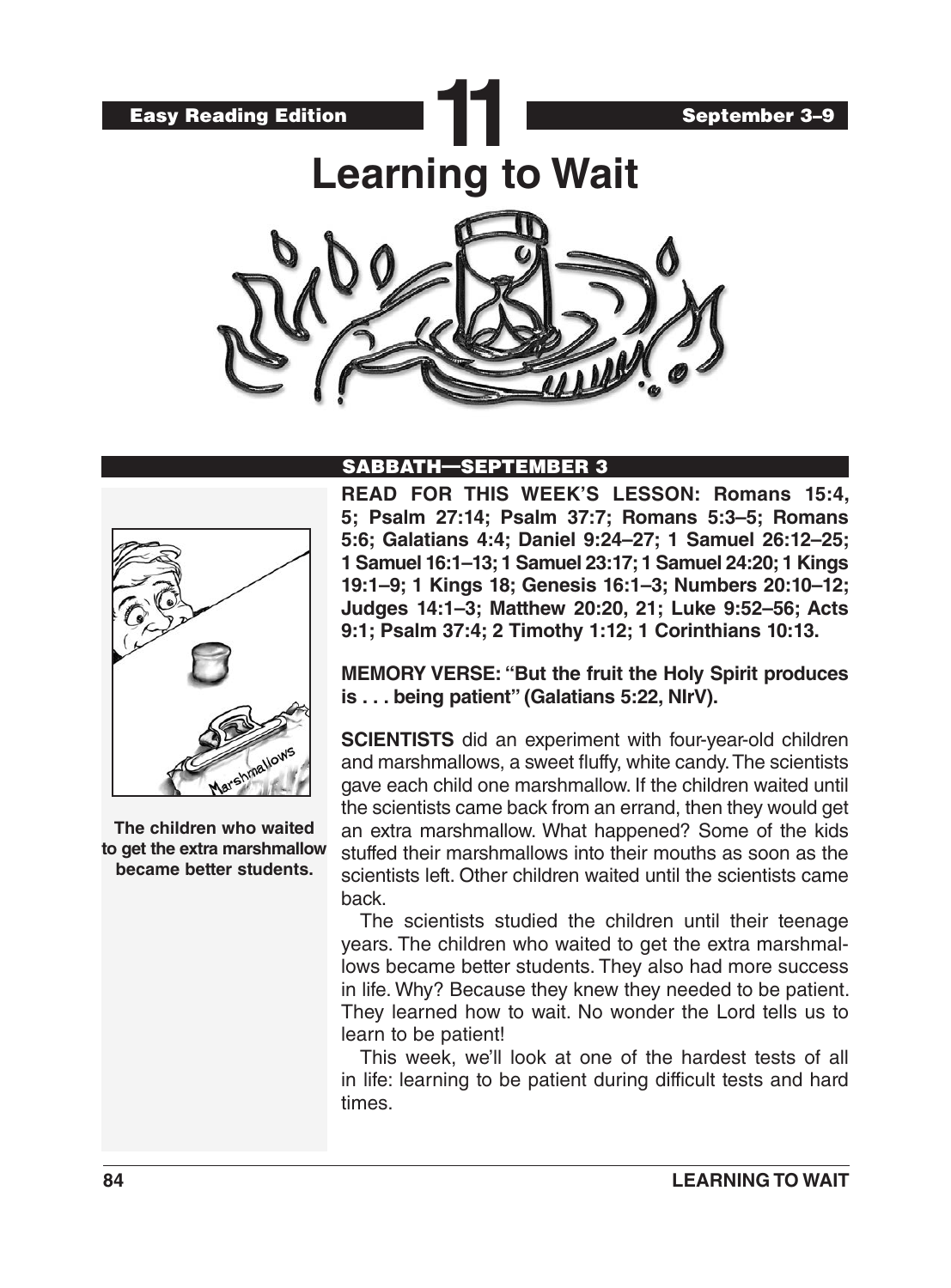# SUNDAY—SEPTEMBER 4 Lesson 11

**OUR PATIENT GOD (Romans 15:4, 5)**

**Read Romans 15:4, 5. What Bible truth do these verses teach us?**

Most of us are not very patient about waiting for the things that we really want. We also don't like to wait for things we've been promised and don't have. We often are only happy when we get what we've been waiting for. But we often don't get what we want when we want it. So, we often feel upset and angry. When we feel this way, we will have trouble feeling at peace with God or trusting in Him.

Waiting can be painful. One of the words in the sentence "be willing to wait" (NLV) in Psalm 37:7 comes from a Hebrew word that can be written as "to feel much pain," "to shake," "to be hurt," "to be sad." Learning to be patient is not easy. Sometimes the experience of learning to be patient can make us feel as if we are taking the hardest test in our life.

**Read Psalm 27:14; Psalm 37:7; and Romans 5:3–5. What do these verses tell us? What does our being patient lead to?** 

While we wait, we can do one of two things. We can think about the things we are waiting for. Or we can think about the One who holds those things in His hands. What makes our waiting a success? Does waiting a long time make us better? No, it is trust. If we trust the Lord, then we will put our lives in His hands. If we give our lives to Jesus, then we can trust that He will do what's best for us **when** it is best for us, no matter how hard it is for us to believe.

**What things are you waiting for? How long have you been waiting? How can you learn to give everything to God and trust in Him? Pray and ask God to give you a heart filled with patient faith and trust in Him.** 



**What makes our waiting a success? Is it how long we must wait?**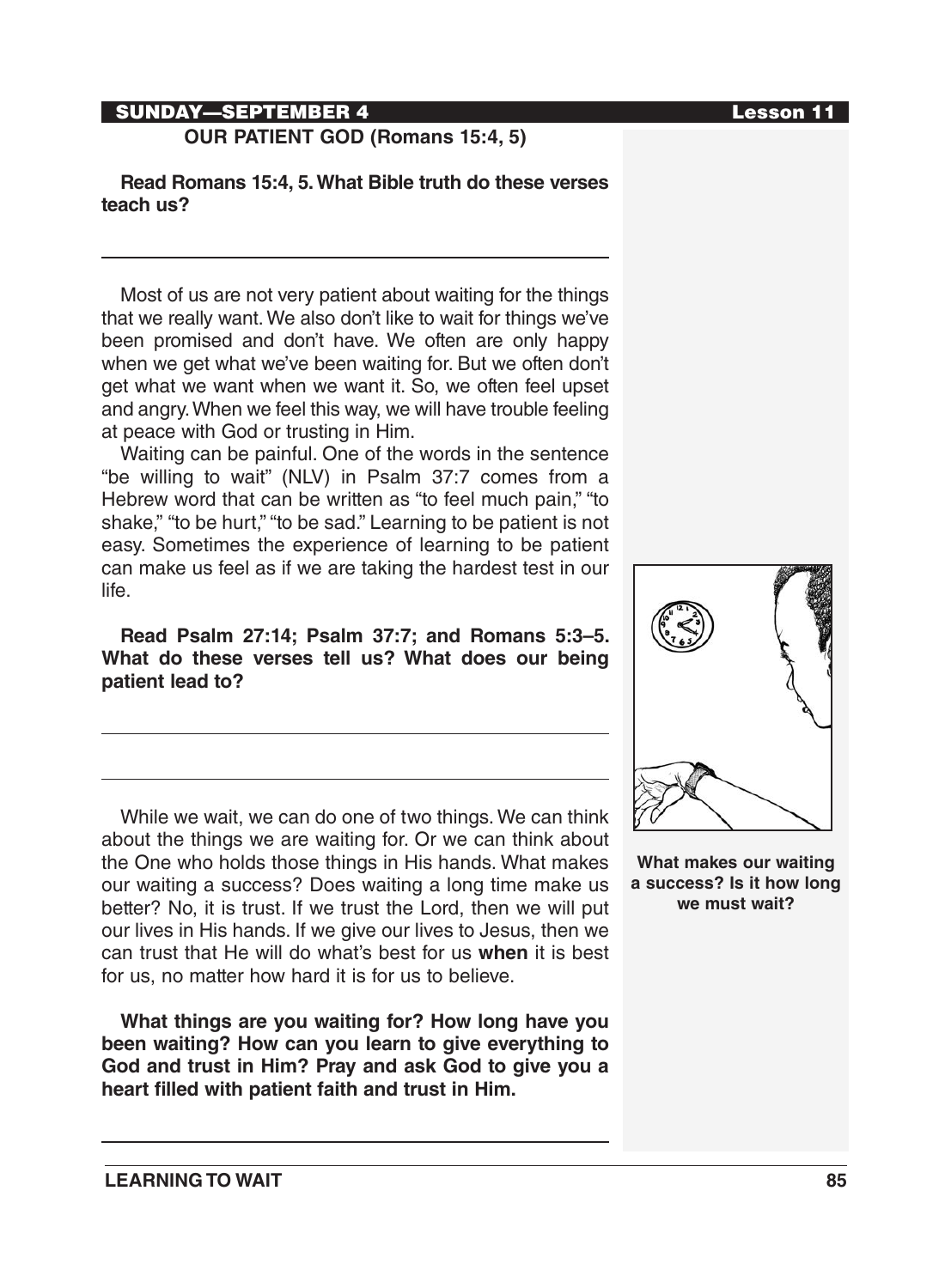#### Lesson 11 MONDAY—SEPTEMBER 5

**THE RIGHT TIME (Romans 5:6)**

#### **Read Romans 5:6 and Galatians 4:4. What do these things tell us about when God will do things?**

In these verses, Paul tells us that Jesus came to die for us at just the right time. But Paul does not tell us **why** it was the right time. It's very easy to read Romans 5:6 and Galatians 4:4 and wonder, "Why did Jesus wait for thousands of years to come to this earth to fight against sin? Didn't everyone in heaven understand that sin was a very bad thing long before Jesus came here?" We also may ask why Jesus waits to come the second time. We also may ask, "Why does the Lord wait so long to answer my prayers?"

**Think about the 70-week time message about the future in Daniel 9:24–27. This special time message shows us that Jesus is the Savior. How long were the 70 weeks in real time? What does this answer tell you about why we must learn to wait for God to do things when He is ready, even if we must wait a long time?**



**"Why does the Lord wait so long to answer my prayers?"**

There are many important reasons why we must wait for God to do things when He is ready. We will look at six spiritual reasons. (1) Waiting can help us remove our attention from "things" and put it back on God Himself. (2) Waiting allows us to understand better what is in our hearts. (3) Waiting teaches us to be patient. (4) Waiting helps us to grow stronger in faith. (5) Waiting gives God time to do other things for us that He promised. (6) We may never know the reason we must wait. So, we must learn to live by faith. Can you think of any other reasons for why we must sometimes wait?

**What Bible examples can you find of times when God does things only when He's ready? What can you learn from these examples that will help you trust that God will do things for you at the right time? (Think about Abraham and Sarah and the promise of a son.) Is there something you want so much, and you've prayed about it a long time? Ask yourself, "Am I doing anything to cause a delay to my prayer being answered?" If yes, what do you feel you are doing to cause the delay?**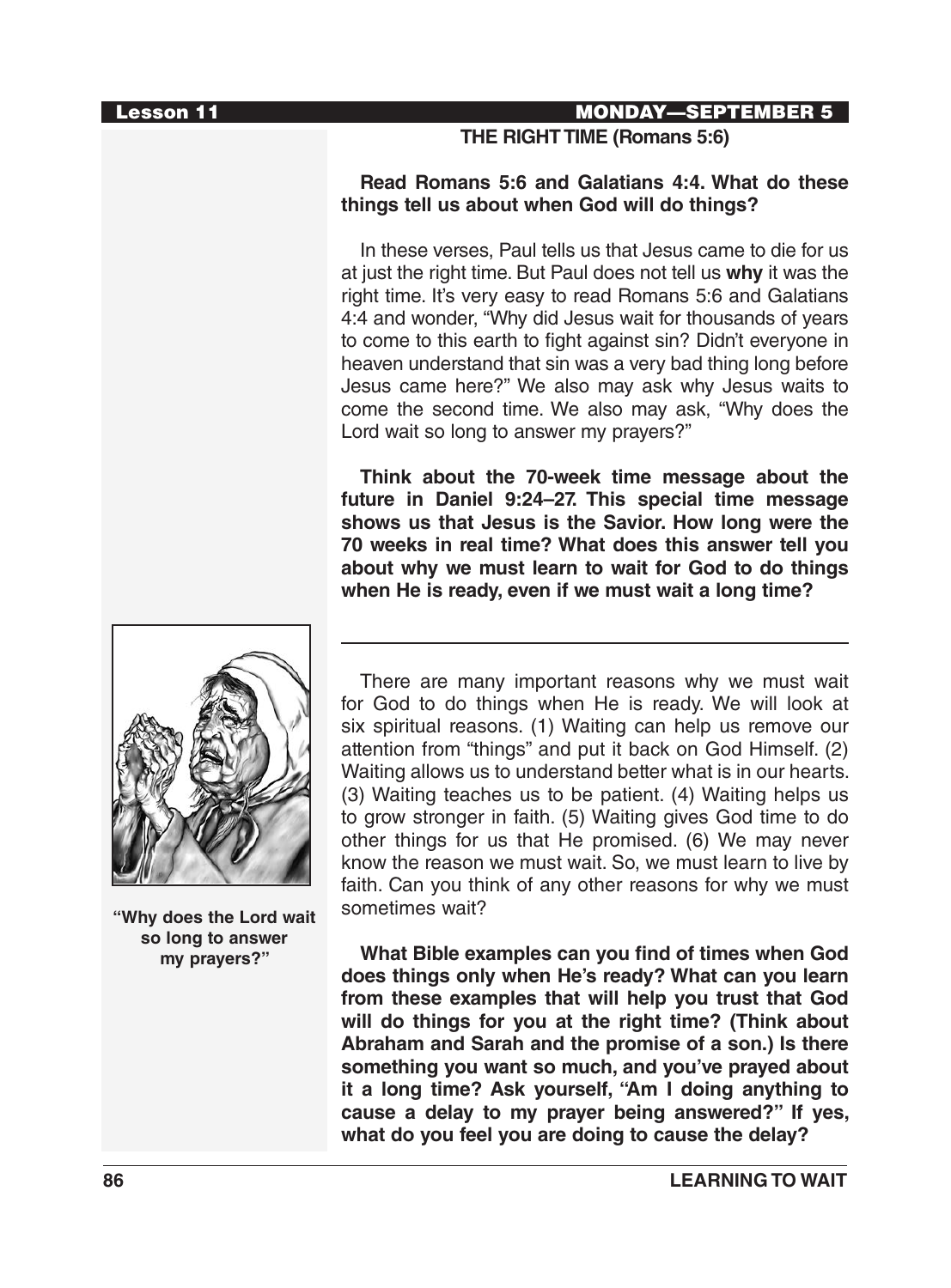## TUESDAY—SEPTEMBER 6 Lesson 11

### **DAVID: AN EXAMPLE OF WAITING (1 Samuel 26:12–25)**

In 1 Samuel 16:1–13, Samuel puts oil on David when he is a boy to show that David will be Israel's future king. But David must wait a long time before he becomes king. David must have felt, at times, that he was suffering a lot by having to wait for so long.

Look at some of David's experiences before he became king. First, David is asked to play music to help King Saul feel better (1 Samuel 16). Later, David becomes Israel's hero when he kills Goliath (1 Samuel 17). David also spends many years running away from King Saul, who tries to kill him. Both Saul and his son Jonathan know that David will be the next king (1 Samuel 23:17; 1 Samuel 24:20). David doesn't do anything to make himself king. When Saul tries to kill David, David cuts a piece of cloth off the king's clothes. Then David feels bad about what he did. He wishes he never did it (1 Samuel 24:5–7). Again, when Saul tries to kill David, David gets another chance to kill Saul. But David refuses to kill him (1 Samuel 26:7–11).

**Why does David refuse to kill Saul? What does David's decision teach us about the way God works out His plans for our lives? Read 1 Samuel 26:1–11 for the answers.**

**How does David's decision not to kill Saul change Saul's heart? What does this story teach us about why we should be patient and wait for God to work in our lives when He is ready? Read 1 Samuel 26:12–25 for the answers.** 

David's story about becoming king teaches us this Bible truth: don't grab what God hasn't given you. Wait. God's gifts are always best when we wait for Him to give them to us. Maybe we will need to wait for a very long time. A bean sprout can grow fast, in just a few hours. But an oak tree will take many years to grow. When the strong winds come, the tree will not blow over or break.

**David had many good reasons to kill Saul. (Samuel told David he was going to be Israel's future king. Also, King Saul was very evil.) But David does not kill Saul. David's behavior shows his faith in God. What does his example teach you about why you must be patient?**



**Samuel puts oil on David when he is a boy to show that David will be Israel's future king.**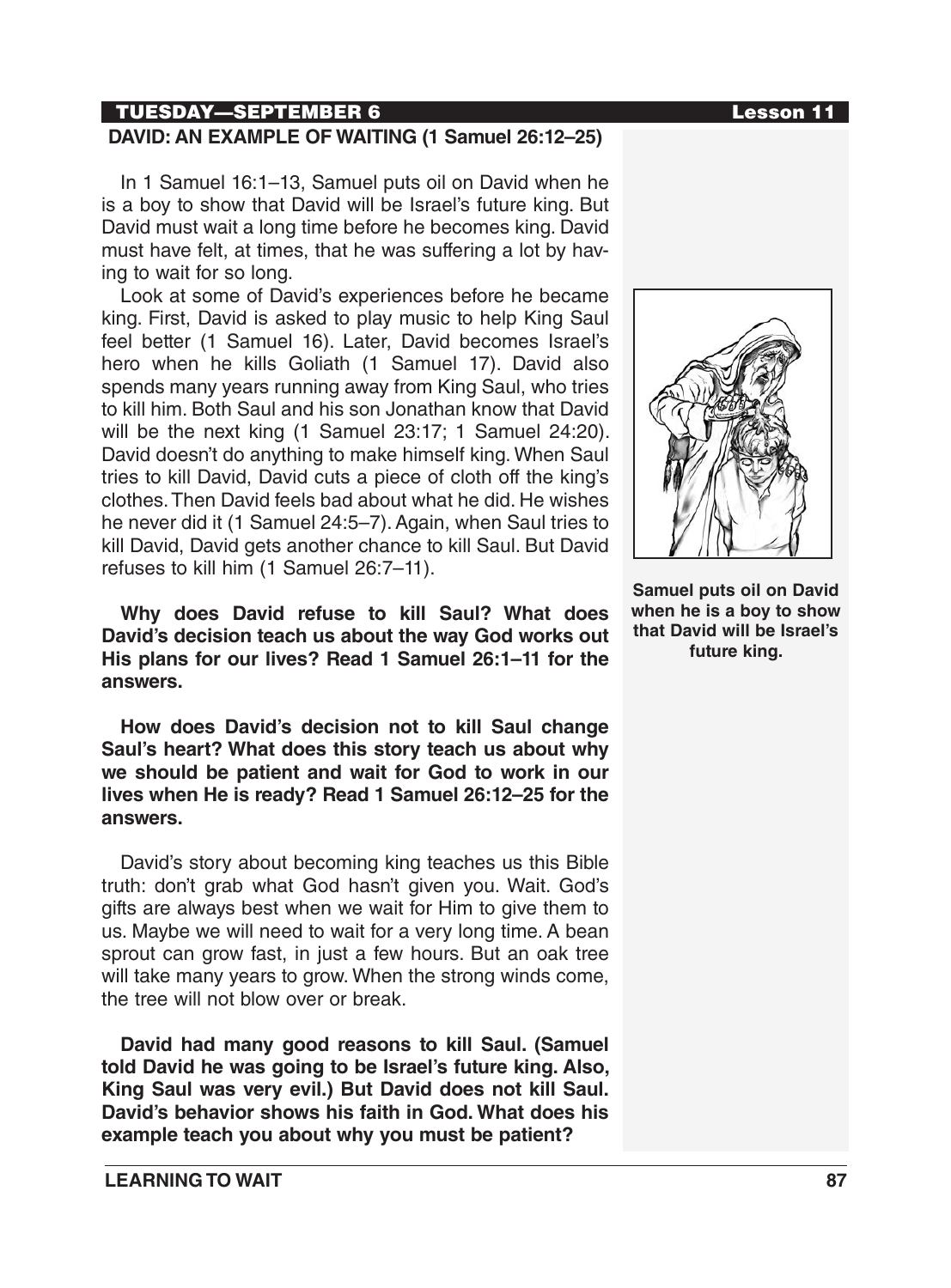

**"Elijah went into a cave and spent the night" (1 Kings 19:9, ERV).**

## Lesson 11 WEDNESDAY—SEPTEMBER 7 **ELIJAH: A LESSON ABOUT NOT RUSHING (1 Kings 19:1–9)**

The big contest between God and Baal happened on top of the high hill named Mount Carmel. Now it was over (1 Kings 18). Fire came down from heaven. All the people announced that the Lord was the true God. Elijah commanded the people to kill all who worshiped Baal. The Baal worshipers included false teachers and priests, or spiritual leaders. Elijah showed the people that God was all-powerful and the only One they should worship. After all these things, you'd think that Elijah is very strong in faith, right? But Elijah hears something that scares him so much that he wants to die. Read the rest of the story in 1 Kings 19:1–9. What does Elijah do next? He runs. "Elijah went into a cave and spent the night. Then the Lorap said to him, 'Elijah, why are you here?' " (1 Kings 19:9, ERV). God's question shows us that Elijah is in the wrong place. Fear will do that to us.

**After God's powerful miracle on top of Mount Carmel, Elijah should be filled with faith and trust. But he isn't. He runs in fear for his life. What lesson can we learn from this bad example?**

Elijah's story shows us an important spiritual truth. When we rush, we can very easily end up in the wrong place. Elijah's fear caused him to get so upset that he ran a long way to the desert. Elijah wished he never was born. Fear is only one thing that can cause us to run away from God's plan for us. What are some other things that make us run away?

### **Read these verses: Genesis 16:1–3; Numbers 20:10– 12; Judges 14:1–3; Matthew 20:20, 21; Luke 9:52–56; and Acts 9:1. What things caused the people in these verses to run away from God's plan for their lives?**

Often, anger causes us to hurry to get what we want. We may run ahead of God and find ourselves in a place where He didn't lead us. So, we must learn to trust God and have faith in His mercy. Our God is good. He loves us and wants what's best for us. His plan for our lives doesn't happen overnight. Faith is a gift. We must take care of this precious gift.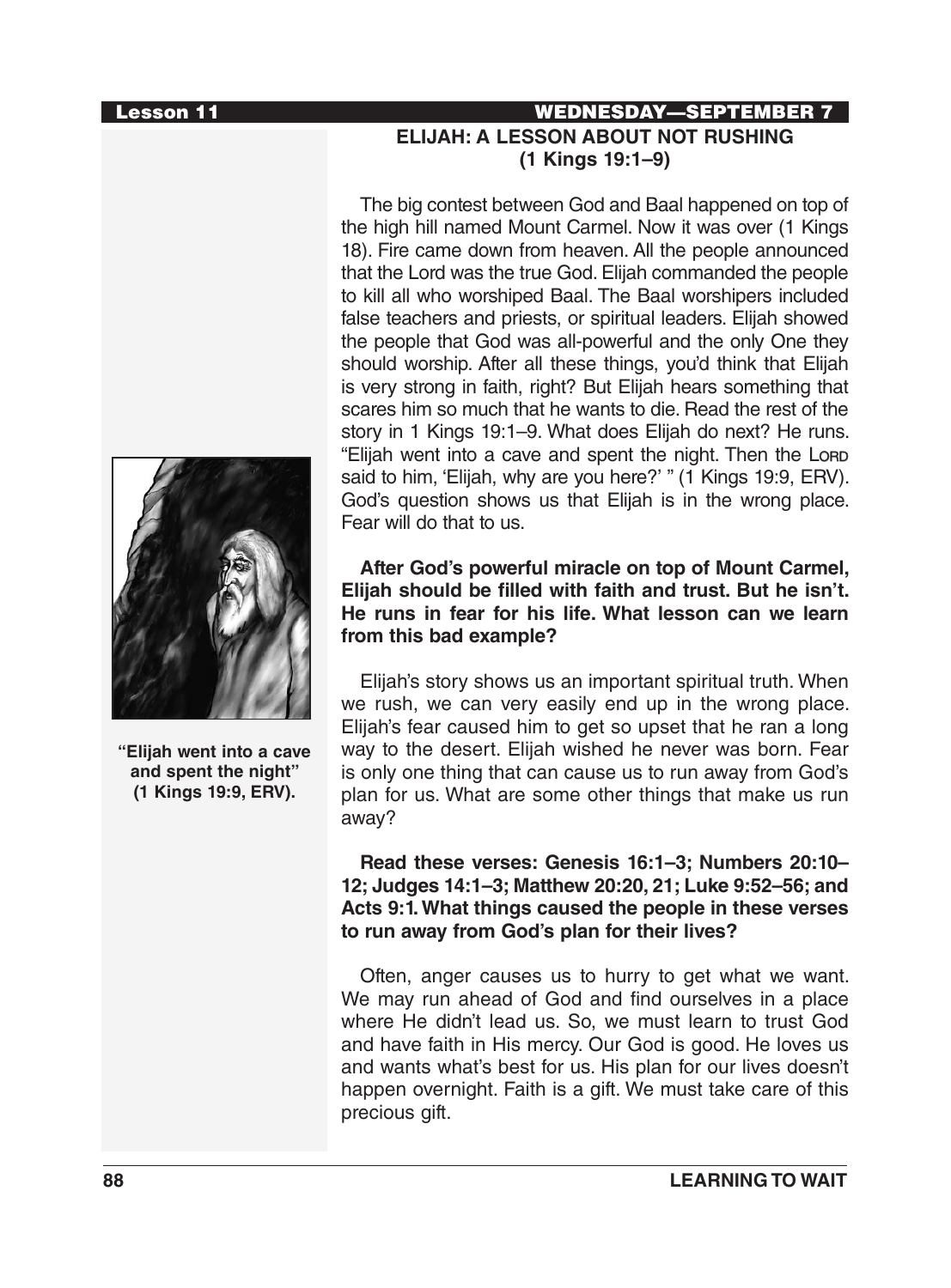## THURSDAY—SEPTEMBER 8 Lesson 11

# **"BE HAPPY IN THE LORD" (Psalm 37:4, NLV)**

#### **"Enjoy serving the Lord, and he will give you whatever you ask for" (Psalm 37:4, ERV).**

Psalm 37:4 is a wonderful promise. Try to make a picture in your mind of getting everything you always wanted. There is a secret to getting everything you want. You must be happy in the Lord. What does it mean to be happy in the Lord and to enjoy serving Him?

Read Psalm 37:1–11. The reason that David wrote Psalm 37 is a little surprising. David writes about being around people who work against God and against him. When people work against us, we may get angry. Or we may want to prove we are right and that they are wrong. But David gives us different advice.

#### **Read the verses below. In each of the verses, what does David tell God's people to do?**

| Psalm 37:1_______________________________                                                                                                                                                                                           |
|-------------------------------------------------------------------------------------------------------------------------------------------------------------------------------------------------------------------------------------|
|                                                                                                                                                                                                                                     |
|                                                                                                                                                                                                                                     |
| <b>Psalm 37:8</b> Providence and the set of the set of the set of the set of the set of the set of the set of the set of the set of the set of the set of the set of the set of the set of the set of the set of the set of the set |

### **Now read Psalm 37:4 again. How do the verses you just read above help you understand David when he tells us to "be happy in the Lord" (Psalm 37:4, NLV)?**

As we see in the verses above, David tells us again and again, in different ways to trust God. Trust God to act. Don't let your troubles upset you because God is your God. Right now, He works for you. You don't have to try to hurry and fix things yourself. Your Father in heaven is in control. Trust Him. Trust Him completely.

To be happy in God means that we have perfect trust in God. Nothing can upset us or destroy our peace. God is here and at work for us. So, we can smile. We can praise Him, because no one is smarter than our God! When we can learn to trust God this much, then we really will get what we wish for. We will get what our loving Father wants to give us. He will give it to us at the best time, too.



**We can smile. We can praise Him, because no one is smarter than our God!**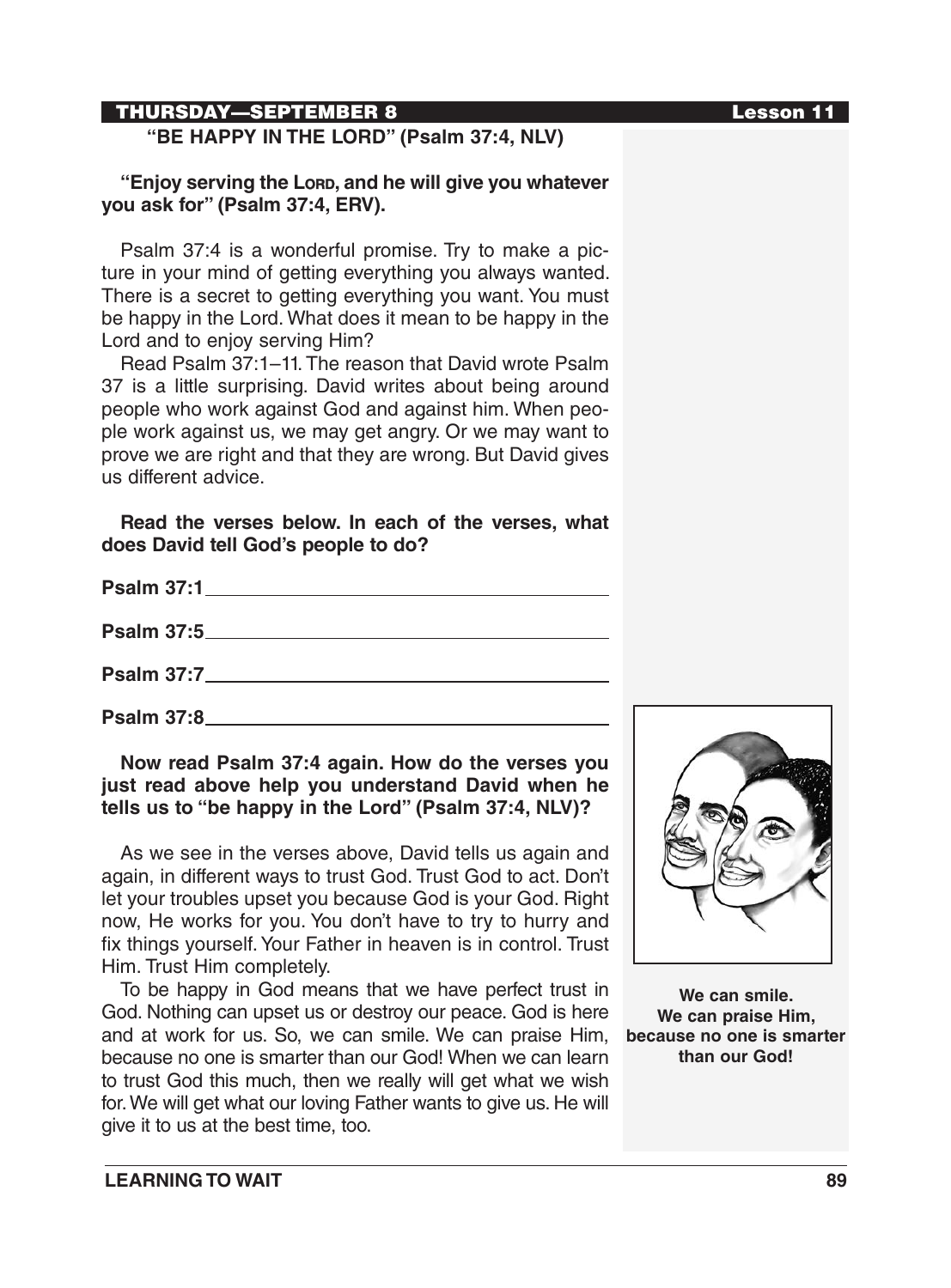### Lesson 11 FRIDAY—SEPTEMBER 9

**ADDITIONAL THOUGHT:** Read Ellen G. White, "The Anointing of David," pages 637–642, in *Patriarchs and Prophets*.

"I don't know what God wants me to learn from my suffering. But God knows what is best. I will give Him my body, my spirit, and my life. He is the One who made me. He will never disappoint me. 'But I am not ashamed, because I know the one [God] I have put my trust in. And I am sure that he is able to protect what I have put into his care until that Day [the Second Coming]' (2 Timothy 1:12, [ERV]). What if we train ourselves to show more faith, love, and to be more patient? Then we will have more perfect trust in our Father in heaven. I know we will have more peace and joy, day by day, in all our tests in this life.

"The Lord is not pleased when we worry so much that we let go of our faith in Jesus. We need to learn to watch and wait in quiet hope for Him. We keep looking for some sign as proof of our faith. We think that we must feel very deeply to show that we have faith. But faith is not a feeling."—Ellen G. White, *Selected Messages*, book 2, page 242, adapted.

## **DISCUSSION QUESTIONS:**

1 Jesus does not give us any test that is so hard that we will fail (1 Corinthians 10:13). How can knowing this Bible truth help us while we wait for Him to keep His promises?

2 Ask people in class to share their personal stories about what it means to patiently wait. What were their fears and joys as they waited? How did they stay strong in faith? What promises helped them at that time?

3 What can you do as a church or a class to help other people in their suffering as they wait for God to help them?

4 What part does prayer have in making us patient? Find someone who will pray with you. Ask God to send the Holy Spirit to help you to become more patient.



**"We need to learn to watch and wait in quiet hope for Him."**